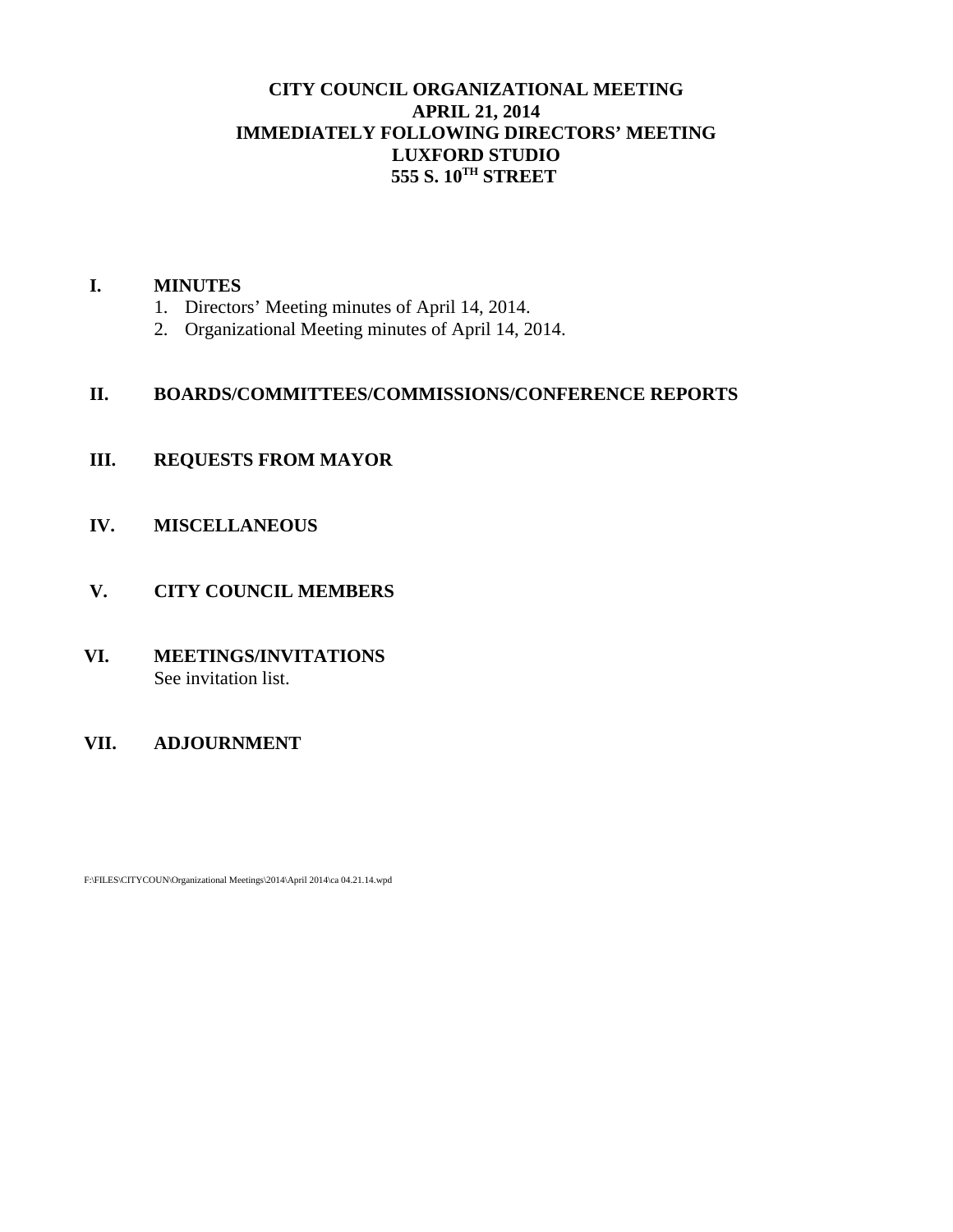## **MINUTES CITY COUNCIL ORGANIZATIONAL MEETING APRIL 21, 2014**

- **Present:** Carl Eskridge, Chair; Doug Emery, Vice Chair; Jon Camp; Roy Christensen; Trent Fellers; and Leirion Gaylor Baird
- **Absent:** Jonathan Cook
- **Others:** Rick Hoppe, Chief of Staff; Trish Owen, Deputy Chief of Staff; and Mary Meyer, Council Secretary

Chair Eskridge opened the meeting at 2:14 p.m. and announced the location of the Open Meetings Act.

#### **I. MINUTES**

1. Directors' Meeting minutes of April 14, 2014.

2. Organizational Meeting minutes of April 14, 2014.

With no additions or corrections the above minutes placed on file in City Council Office.

## **II. BOARDS/COMMITTEES/COMMISSIONS/CONFERENCE REPORTS**

#### **III. REQUESTS FROM MAYOR**

#### **Pinnacle Bank Arena City Suite Use Policy - Trish Owen**

Owen distributed the City of Lincoln Executive Order on the Pinnacle Bank Arena City Suite Use Policy. First, thanks to all for their input. We did receive a formal request from the Omaha World Herald for a policy copy, as they are looking at MECA, and thinking of doing a similar policy. After today will send one to them and also to Mayor Stothert.

Owen stated the next steps will include Leadership Lincoln as our third party. They will do their own cost of the website redesign and accommodate us in this process. They feel it is also a benefit to them as it draws more people to their website, giving information on their programs. Now that this is complete they will start the work. We'll meet with Deane Finnegan, Leadership Lincoln, and a Board member who works for Snitily Carr and start conversations on the process of their website redesign. Still a few weeks away as they get caught up and being able to handle.

Eskridge asked, in terms of a review in how we're doing, what's the schedule? Owen replied we probably will do a pre-council, although there is some reporting prior to the annual review where SMG reports to Council on the revenue generated, who's using, and how often it is leased. These will continue, and think Hubka and the Mayor will report quarterly. Council will also get an annual pre-council on how the policy is working.

Gaylor Baird asked what is an example of a non-event? Owen answered they've discussed nonevents which would be taking place on a day when there's not a scheduled event at the facility. It could be a small group, Council meeting, but nothing the public would be invited to and where nothing is happening on a particular day.

Emery asked, besides you and Christensen, who else was involved? Owen replied all the Council Members had input. He stated Council does appreciate those who participated and particularly you and Christensen.